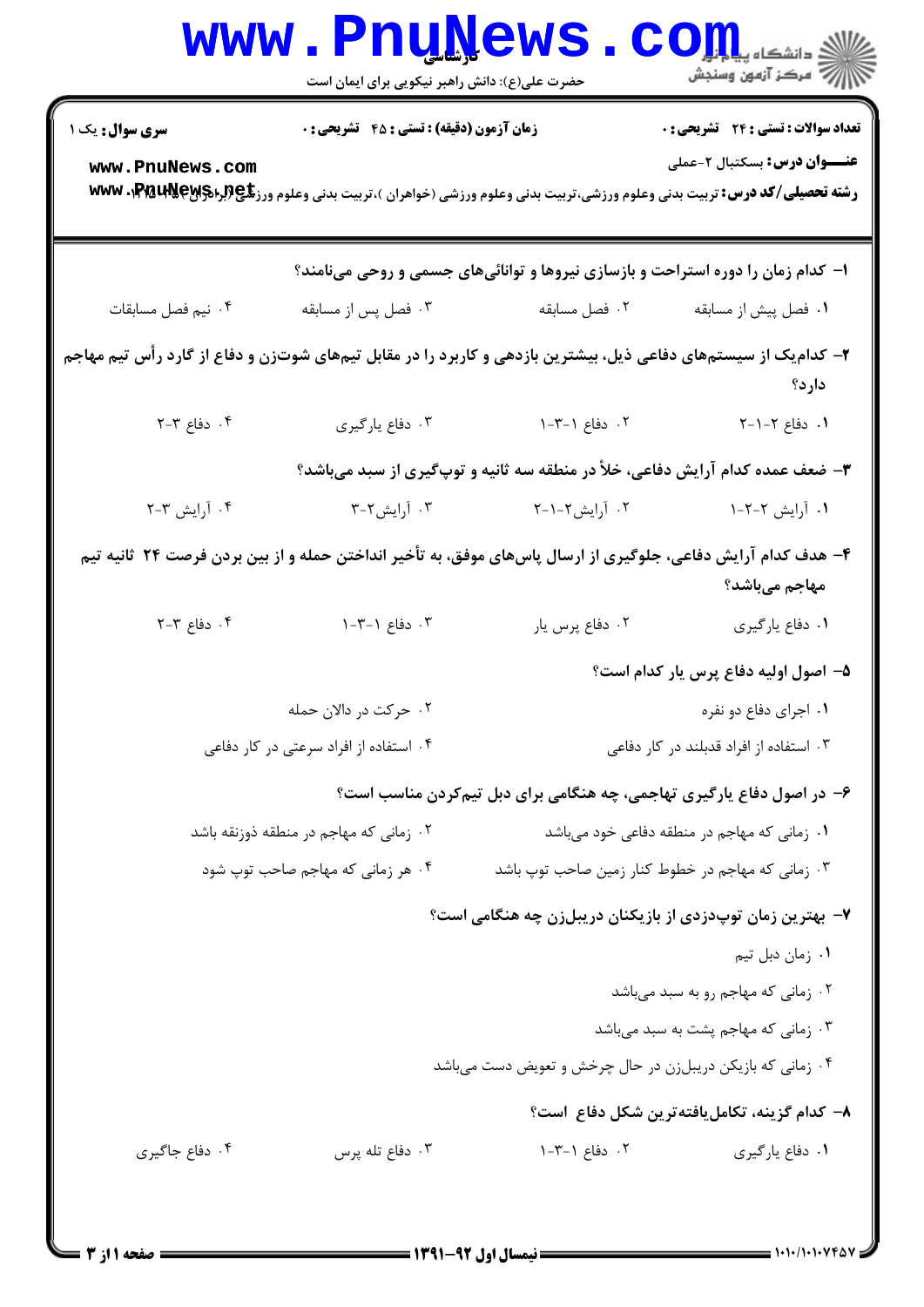| <b>سری سوال : ۱ یک</b>                             | <b>زمان آزمون (دقیقه) : تستی : 45 گشریحی : 0</b> |                                                                                                                                        | <b>تعداد سوالات : تستی : 24 - تشریحی : .</b>      |
|----------------------------------------------------|--------------------------------------------------|----------------------------------------------------------------------------------------------------------------------------------------|---------------------------------------------------|
| www.PnuNews.com                                    |                                                  | <b>رشته تحصیلی/کد درس:</b> تربیت بدنی وعلوم ورزشی،تربیت بدنی وعلوم ورزشی (خواهران )،تربیت بدنی وعلوم ورز <b>تلچ(براچPraudJew)، www</b> | <b>عنـــوان درس:</b> بسکتبال ۲-عملی               |
|                                                    |                                                  | ۹- بهترین دفاع برای تیمی که بازیکن برترشان گارد رأس میباشد، کدام است؟                                                                  |                                                   |
| ۰۴ دفاع ترکیبی                                     | ۰۳ دفاع تله پرس                                  | ۰۲ دفاع ۱-۳-۱                                                                                                                          | 1. دفاع ۲-۲-۱                                     |
|                                                    |                                                  |                                                                                                                                        | ۱۰– هدف اساسی دفاع پرس چیست؟                      |
|                                                    |                                                  |                                                                                                                                        | ٠١. پاس های بلند                                  |
|                                                    |                                                  | ۰۲ بر هم زدن سازمان حمله و تخریب روحیه تهاجمی بازیکنان                                                                                 |                                                   |
|                                                    |                                                  |                                                                                                                                        | ۰۳ شوتهای دور                                     |
|                                                    |                                                  |                                                                                                                                        | ۰۴ استفاده از خطوط کناری زمین برای بازیکن دریبلزن |
|                                                    |                                                  | ۱۱−  « حرکت همزمان دو بازیکن در قوس پنالتی و دو بازیکن در پست پایین » را  اصطلاحاً چه میiامند؟                                         |                                                   |
| ۰۴ اسپلیت دوبل عمودی                               | ۰۳ اسپلیت دوبل افقی                              | ٠٢ اسپليت سمت ضعيف                                                                                                                     | ٠١. اسپلیت کلاسیک                                 |
|                                                    |                                                  | ۱۲-  « دادن توپ به بازیکن پست پائین و حرکت برای بلاک کردن نزدیکترین یار مجاور و آزاد کردن او» را  اصطلاحاً چه                          | مىنامند؟                                          |
| ۰۴ اسپلیت سمت ضعیف                                 | ٠٣ اسپلیت کلاسیک                                 | ۰۲ اسپلیت دوبل عمودی                                                                                                                   | ٠١. اسپليت دوبل افقي                              |
|                                                    |                                                  | ۱۳- کدام گزینه، بهترین حمله برای دفاع پرس بار و همچنین وقتکشی در آخر بازی میباشد؟                                                      |                                                   |
| $Y-T$ حمله $Y-T$                                   | $1 - \mathcal{V} - 1$ also $\cdot \mathcal{V}$   | ۰۲ حمله ۴-۱ (پایین)                                                                                                                    | ١. حمله ٢-١-٢                                     |
|                                                    |                                                  | ۱۴– اصولاً بیشترین توپدزدی، توسط کدام بازیکنان انجام می <b>گیرد؟</b>                                                                   |                                                   |
|                                                    | ۰۲ پست پایین                                     |                                                                                                                                        | ۱. گارد رأس                                       |
|                                                    | ۰۴ مهاجمان ضعیف                                  |                                                                                                                                        | ۰۳ بازیکنان پستهای بالا                           |
|                                                    |                                                  | 15- تمرينات فيگورايت براي تقويت كدام مهارت بسكتباليستها انجام مي5يرد؟                                                                  |                                                   |
| ۰۴ دفاع                                            | ۰۳ پاس برو                                       | ٢. حمله تأخيري                                                                                                                         | ۰۱ ضد حمله                                        |
|                                                    |                                                  | ۱۶- میزان مشارکت منابع انرژی (LA,ATP-PC) و (O2,LA) و (O2) در ورزش بسکتبال بهترتیب چقدر است؟                                            |                                                   |
| $\%$ o - $\%$ $\wedge$ $\omega$ - $\%$ $\sim$ $\%$ |                                                  | $\%$ o - $\%$ 1 a - $\%$ A a ·                                                                                                         |                                                   |
|                                                    | ۰۴ هر سه سیستم انرژی بهطور مساوی در گیر می شوند. | $\%$ $\mu$ <sub>°</sub> - $\%$ 1 $\Delta$ - $\%$ $\Delta \Delta$ $\%$                                                                  |                                                   |

 $1.1.1.1.1.1.06$